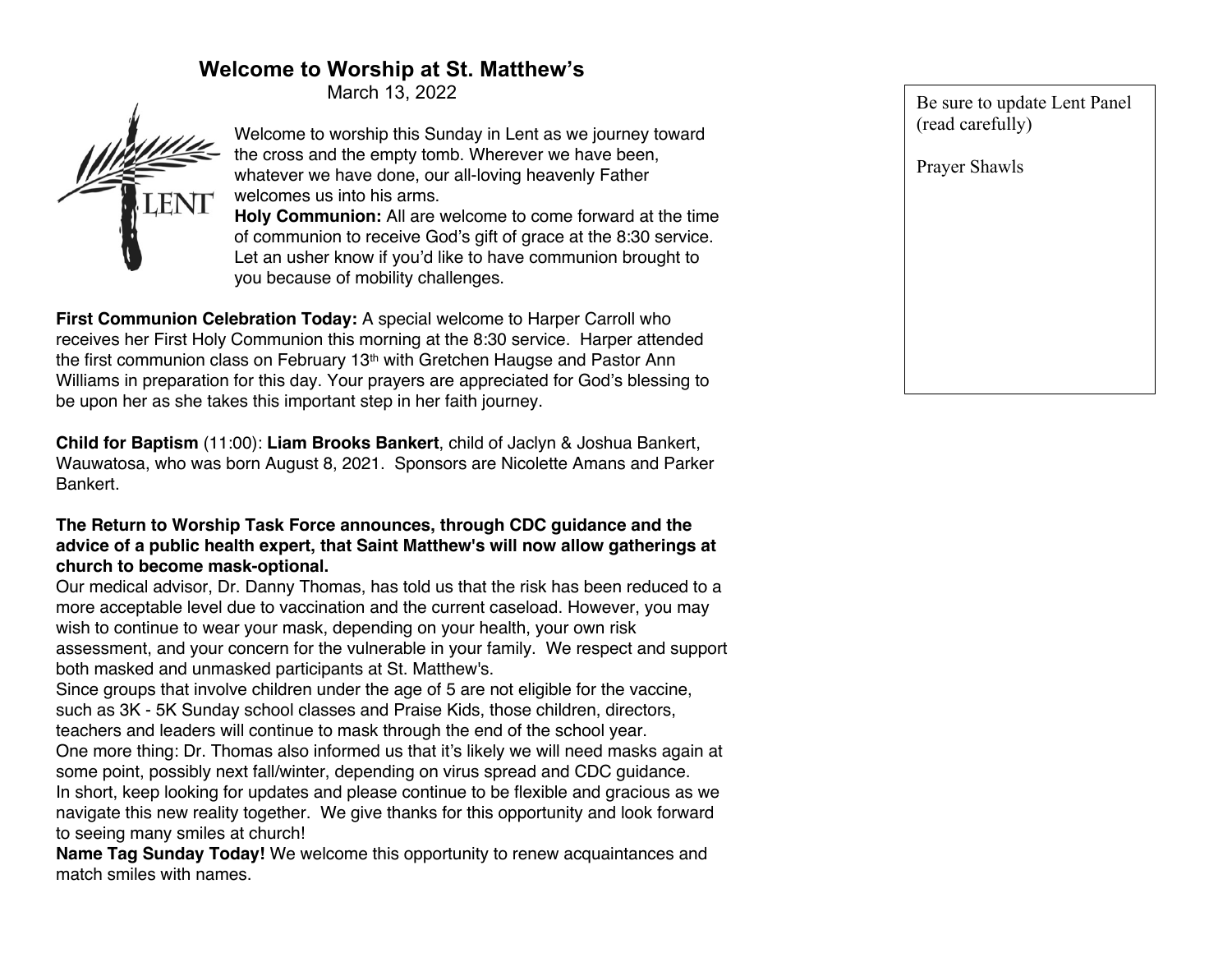# **Bulletin Announcement Insert – March 13, 2022**

#### **Today Adult Education at 9:45 a.m. in the Upper Room: March 13 - 100th Anniversary**

Come to hear what it took to put together a 400+ page anniversary book that highlights 100 years of history in St. Matthew's. Hear about the volume of information sorted through and how it was determined what to use and what to leave out. The committee will describe how the process started, how the pandemic affected the project and the final product of the beautiful book we have.

## **Daylight Saving Time begins Sunday, March 13th** Spring Ahead!

**Youth Forum meets today** at 9:45 am in the Youth Room, for youth in  $9<sup>th</sup> - 12<sup>th</sup>$  grade, led by Gretchen Haugse.

# **Looking Ahead to Upcoming Adult Education:** (9:45-10:45am)

**March 20 Social Ministry "Exploit No More"** A presentation on human trafficking Every year, millions of men, women, and children are trafficked in countries around the world, including in the United States. In fact, the greater Milwaukee area has one of the highest rates of trafficking activity in the country. It is estimated that human trafficking generates many billions of dollars of profit per year, second only to drug trafficking. Drugs can only be sold once, but a person can be sold over and over.

#### **But there is hope.**

**Exploit No More** offers that hope for those who are trafficked. Josh Beaton, Operations Director for Exploit No More, will present "Human Trafficking 101" on March 20th during the Adult Education Forum from 9:45-10:45. The program will cover the definition of human trafficking, breaks down what sex trafficking looks like in our area, and equips the audience with the tools to get involved in the fight to end sexual exploitation and ways it can support Exploit No More in its work because no one is excluded from the fight against sex trafficking! Mark your calendars for this dynamic presentation.

#### **March 27 Discovering the Roots of Christian Hospitality**

Led by Dave Zersen and Karen Natterstad

As we think about Christian Hospitality during this season of Lent, we ask ourselves why it's unique. We'll look back at the original setting and the first practices of hospitality by Christians as they emerged from the Greco-Roman world. What about these first practices of hospitality do we still cherish? How can we capitalize on it today? Then we'll consider the institutional and specialized growth of hospitality initiated by American Churches. Can you name some that have existed in our own neighborhood? How can we share in the practice of hospitality that these institutions offer?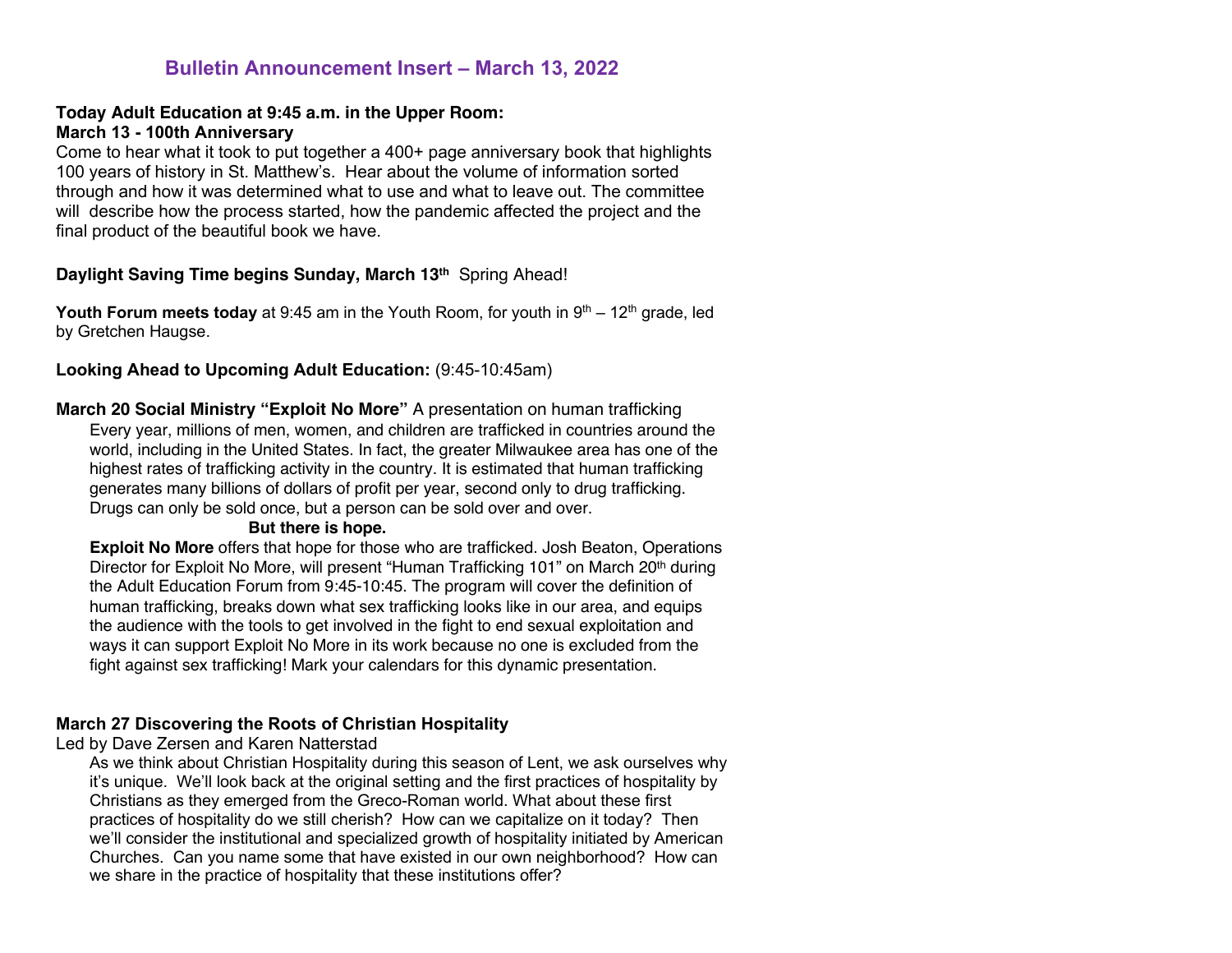# **"Making Room: Renewing Our Practice of Christian Hospitality" Lent 2022 at St. Matthew's**



As we remember and give thanks for the welcome God gives us through Jesus Christ, we share in a ministry of extending that hospitality to family, friends, neighbors, and strangers. We make room by being aware of those around you each day, simply taking notice of who God puts in your path. We make room by adjusting our attitudes or actions. Together we journey to

the cross and make room once again for the welcome God has prepared for us.

## **This Wednesday:** *(and each Wednesday through April 6th)*

Watch for a **midweek worship video** that will arrive in your email inbox, inviting you into reflection and prayer with the weekly theme.

Be part of a small group conversation during Lent through the week of April 4<sup>th</sup>.

- • **At Church: Tuesdays at 10:30 AM**
	- § **Wednesdays at 10:00 AM & 6:15 PM**
- • **On Zoom: Tuesdays at 7:00 PM** Zoom link in emails or email the church office to have it sent to you: office@stmattslutheran.org

**Join** us when you can!

# **FAMILY LENTEN TIME: March 9 – April 6, 2022** *Continues this week!*

Parents and younger children, come and join us in the Fellowship Hall on Wednesday nights! Join us for the midweek family time, 6:15 to 7:00 each Wednesday. There are stories, songs, projects, prayer, and a brief worship, led by Donna Gardner Manke. Children 3<sup>rd</sup> grade and younger are encouraged to attend with their parents. Participants learn about Bible stories addressing our Lenten theme of HOSPITALITY.

**Lenten offerings** marked for "Lent offering" will be directed toward Ukraine relief through Lutheran Disaster Response and "Exploit No More," a local organization working to address and prevent human trafficking.